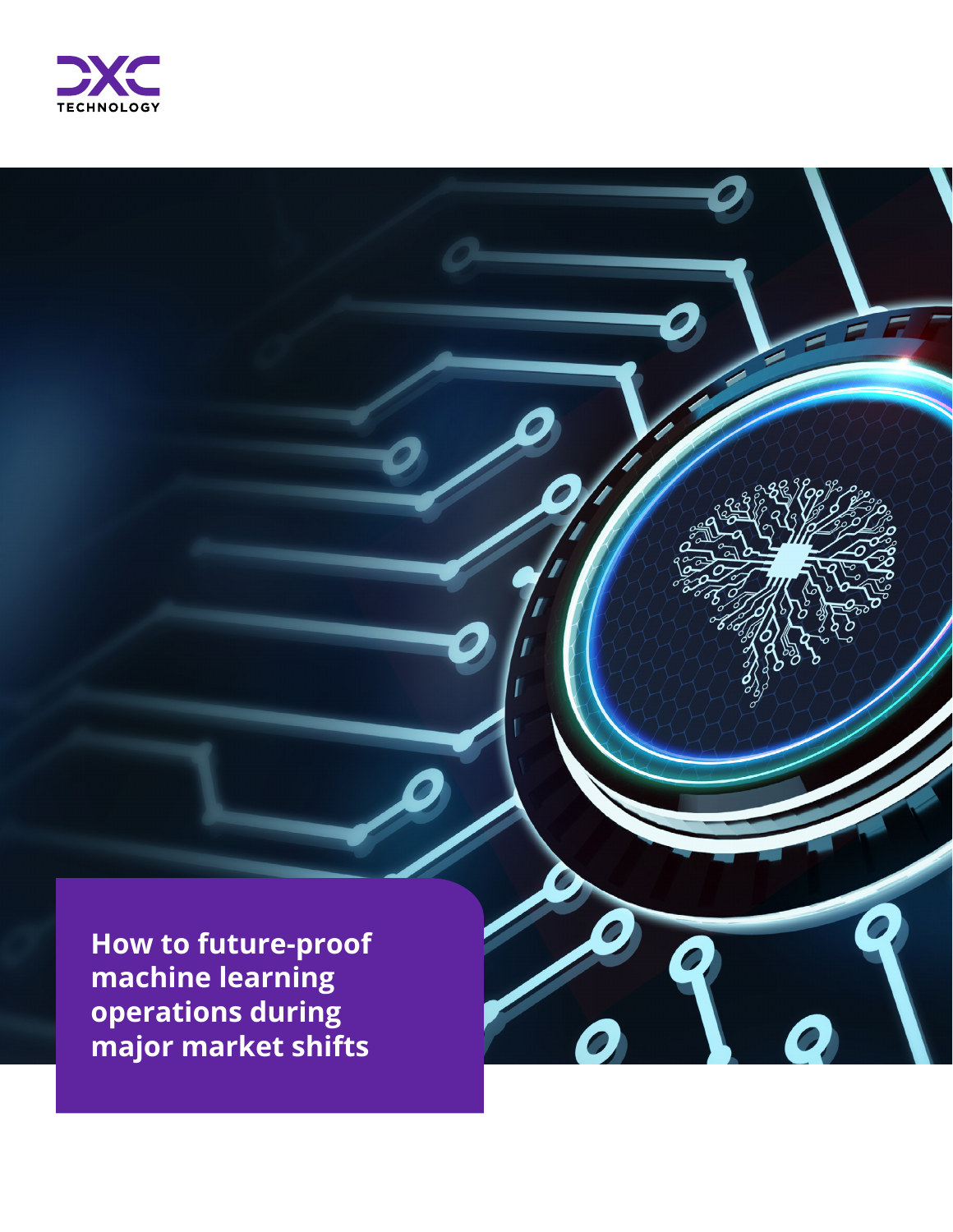# **How to future-proof machine learning operations during major market shifts**

A practical guide for data science practitioners and business leaders on responding to and mitigating the impact of disruptions to machine learning models

During periods of severely abnormal data, analytics teams and their dependent business processes need to retune their models to begin generating relevant insights now, while also mitigating the impact of disruptions on future performance.

So how does that work in practice? This perspective is designed to help data science practitioners work with business stakeholders to create process and standards for identifying, reacting to and future proofing against regime shifts that impact their machine learning models.

We are all too familiar with the business disruption caused by COVID-related shifts changes in consumer behavior, disruptions in production and supply chains, and additional regulatory pressures, to name a few. The impact on machine learning (ML) models is less obvious, but just as significant. After all, ML creates value by leveraging large amounts of data to create faster and more accurate insights, helping data scientists and analytics leaders — and the business processes that rely on their outputs — to model risk, forecast market forces and guide strategic decision making.

Although these ML models are designed to respond to changes, they are also fragile and perform poorly when the input data differs considerably from the data they were initially trained on.

Data science practitioners understand this drastic shift of input data as a regime shift, caused in this case by a significant change in market forces and consumer behavior that are the inputs and targets of ML models. Classic examples of regime shifts in the field of macroeconomics, for example, are breaks in economic cycles that result in profound and unpredictable political and economic consequences, as well as financial ruptures that culminate in recessions. While the mathematics of identifying and responding to regime shift is important, data-driven enterprises first need to understand the strengths and weaknesses of their data operations. Then they can put their mathematical prowess into play to continue to drive business outcomes related to inventory management, asset economics, sales forecasting, fraud detection, risk management, customer behavior and marketing.

To enable that resiliency, this paper constructs a set of adaptive guidelines to monitor, react and respond to changes that impact the quality of ML models. This is built upon alignment between data science teams and business stakeholders who both design the operational models and data-driven culture needed for value-add analytics operations. This is not just about 2020, but about the inevitable changes that came from it. Wise data and analytics teams understand the certain and ongoing degradation of models and the likelihood and large impact of future massive disruptions.

#### **Regime shifts:**

"…substantial reorganizations of complex systems with prolonged consequences."

Source: [Complexity Theory for a](http://cup.columbia.edu/book/complexity-theory-for-a-sustainable-future/9780231134613)  [Sustainable Future, Jon Norberg and](http://cup.columbia.edu/book/complexity-theory-for-a-sustainable-future/9780231134613)  [Graeme Cumming \(editors\), Colombia](http://cup.columbia.edu/book/complexity-theory-for-a-sustainable-future/9780231134613)  [University Press, 2008](http://cup.columbia.edu/book/complexity-theory-for-a-sustainable-future/9780231134613)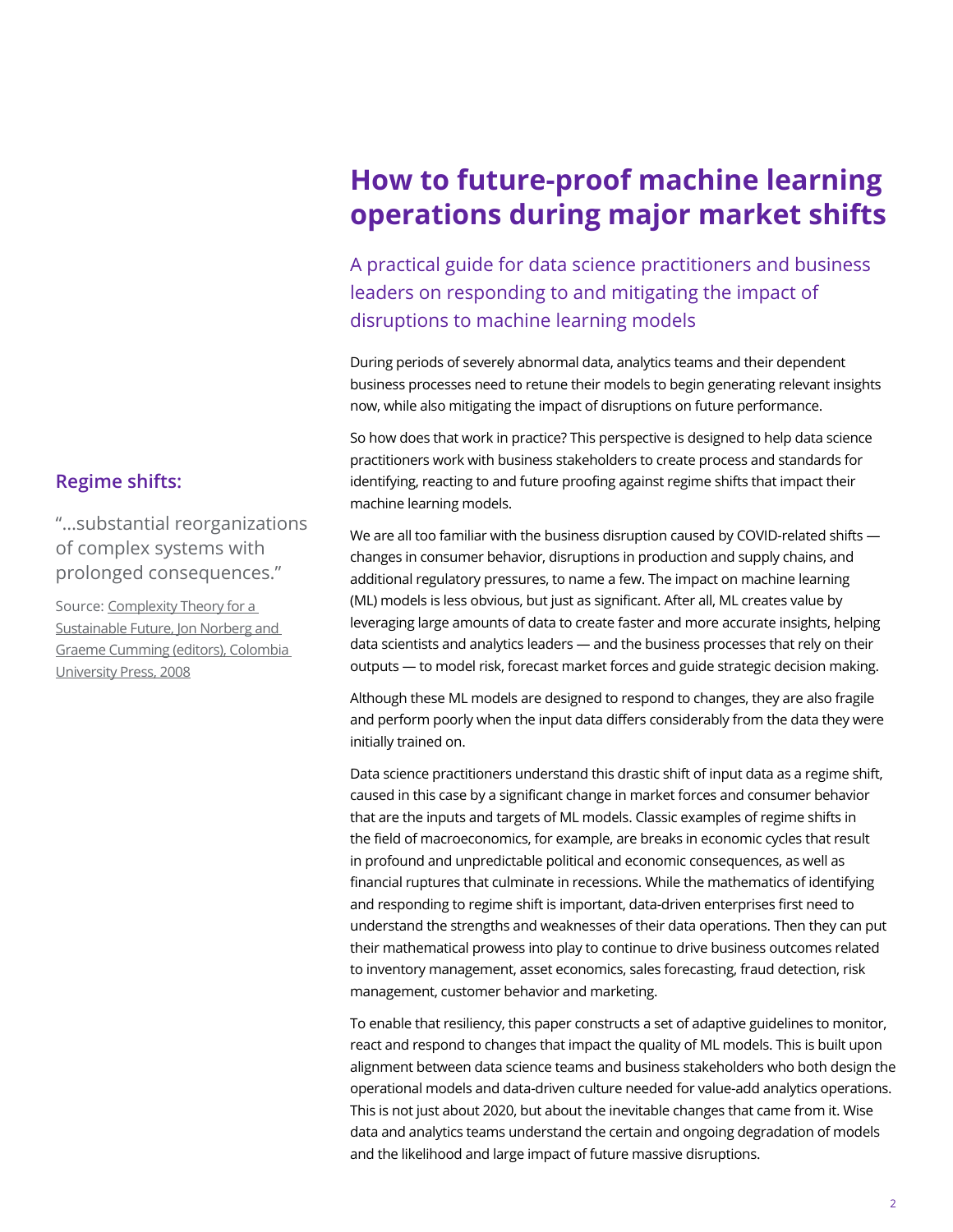Successful data and analytics teams are building the data operations to track, react to and counter the impact of perpetual change and monumental regime shift (**Figure 1**).



**Figure 1.** A data value chain map can ensure that data operations are strategically aligned to key business outcomes.

### How to create robust standards for reacting to disruption and degradation

Few, if any, data scientists could have predicted the drastic increase in demand for toilet paper during 2020 and the ripple effect on consumer behavior and retail supply chains. Regardless, as data science practitioners situated within a value chain critical to the success of global companies, we have a responsibility to understand the inevitability of unforeseen disruption to source data, and how to maintain the continuity of insights that guide strategy and inform action.

Two initial steps are critical:

- Understand exactly what will cause ML models to falter
- Establish detailed, documented and agreed-upon plans for identifying and reacting to different levels of failure

In crisis periods, ML models do not outperform conventional statistical models, as they are, by design, incapable of identifying biases in the data. Model risk will usually increase with incorrect assumptions and inputs, making it extremely difficult to gain business intelligence even from vast amounts of data. Standard knowledge among DS practitioners is that both traditional and ML models' forecasting power depends on the quality of the data being fed and the set of assumptions made regarding the underlying data-generating process.

It is not surprising to see model pass/fail thresholds breached more often during a crisis than during normal times. In finance, for example, it is widely documented that the process governing a credit or loan portfolio performance differs across various regimes. A failure to adapt to structural breaks leads to larger errors and poor model performance statistics.

A robust modeling approach requires detailed standards connected to pass/fail thresholds. These thresholds should not be considered a simple KPI or alarm bell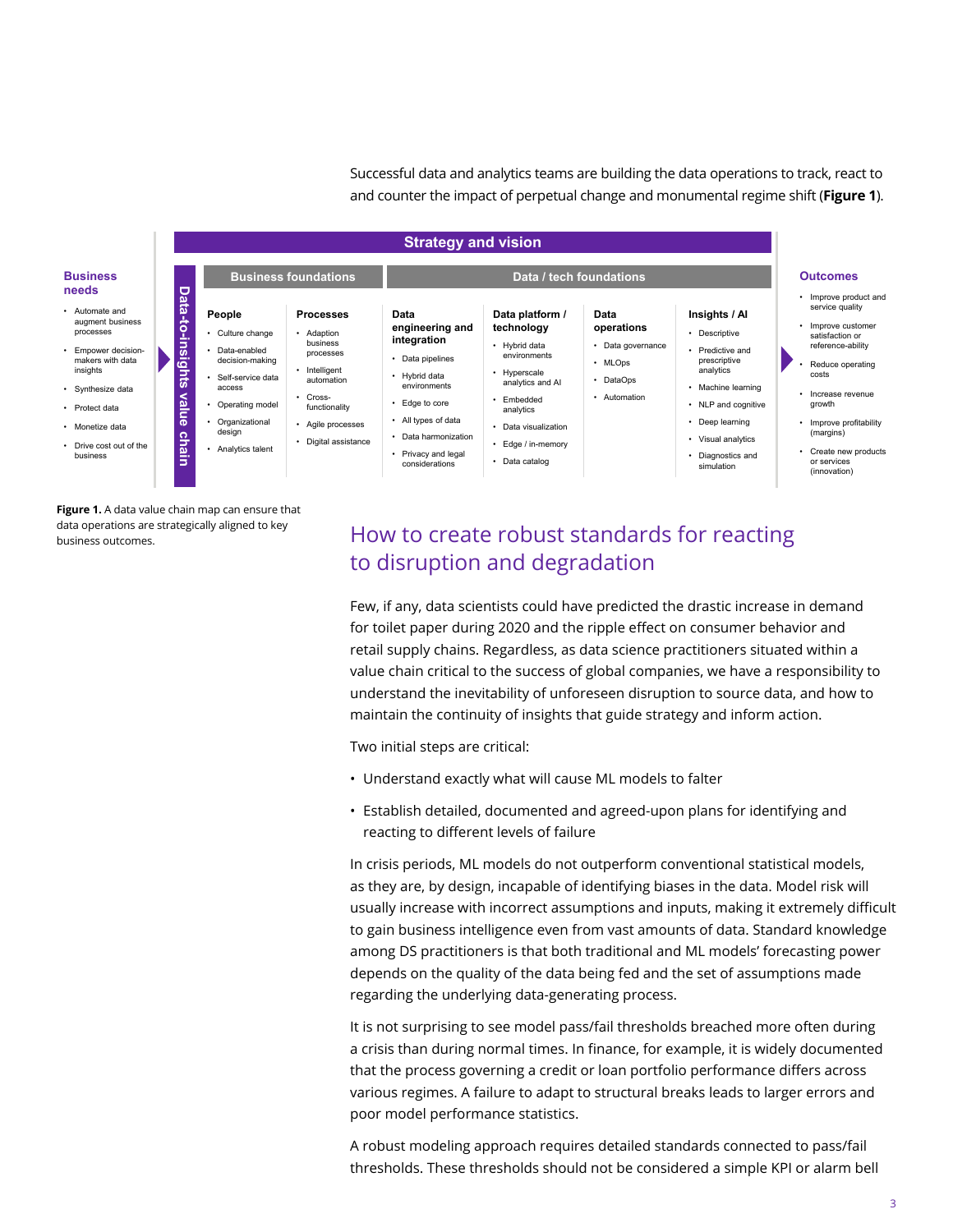for the model, but should instead trigger documented, detailed and agreed-upon processes for responding to the nuanced indicators of poorly performing models.

Here are three prompts to help you establish standards for identifying and communicating model failure or performance degradation:

**Document the factors that influence the model's performance in formats that facilitate strategic discussion.** During the construction and operation of a model, assess the different factors' varying degrees of influence on the model's predictive power. Create a framework for describing the impact of each factor on the models performance. Use the framework to proactively assess the mathematical implications, but also the business implications of regime shift. Generate documentation and referenceable assets that data science practitioners and business stakeholders can use to discuss changes to input data and the resulting impact on model performance.

**Create a communication plan for calling out the factors leading to larger errors and deterioration of the model's predictive power.** What is the difference between minor disruptions and a complete breakdown? How significant is a 2-week disruption compared to a 2-month disruption? Extend your framework for describing changes to the model, to establish triggers, escalation standards and contingency plans for consistency in your reactions over time. Stakeholders should not be left to interpret the severity of disruption in an ad hoc manner, but instead should be able to start from an agreed-upon reference and designation.

**Decide what managerial judgment should be factored in to determine when and how models are recalibrated.** Identify who is responsible for and dependent on the models, and who has the final say for the various strategic and tactical decisions that must be made. Document their roles in spotting, assessing and reporting disruption as well as in researching, designing and committing to remediation. Something as simple as a responsibility assignment matrix for reacting to different thresholds of disruption can be a worthwhile investment.

### If it's broken, fix it

Standards for identifying a disruption are not the same as appropriately reacting to it. So how do you know when to make a change to the model?

Making changes to machine learning models is not simple. The pandemic has revealed how entangled our lives are with AI. There is a subtle co-dependence between behavioral changes and how AI models work, so a tremendous set of variables about the data and related business drivers need to be factored in.

Here are three key tips for determining when and how to make changes to your models:

**Don't be afraid to take action just because it is supposed to be "automated."**  It is Important to keep a cautious eye on automated systems that are just barely holding up. When you are faced with extraordinary circumstances, you cannot set models on auto pilot and be fully hands off.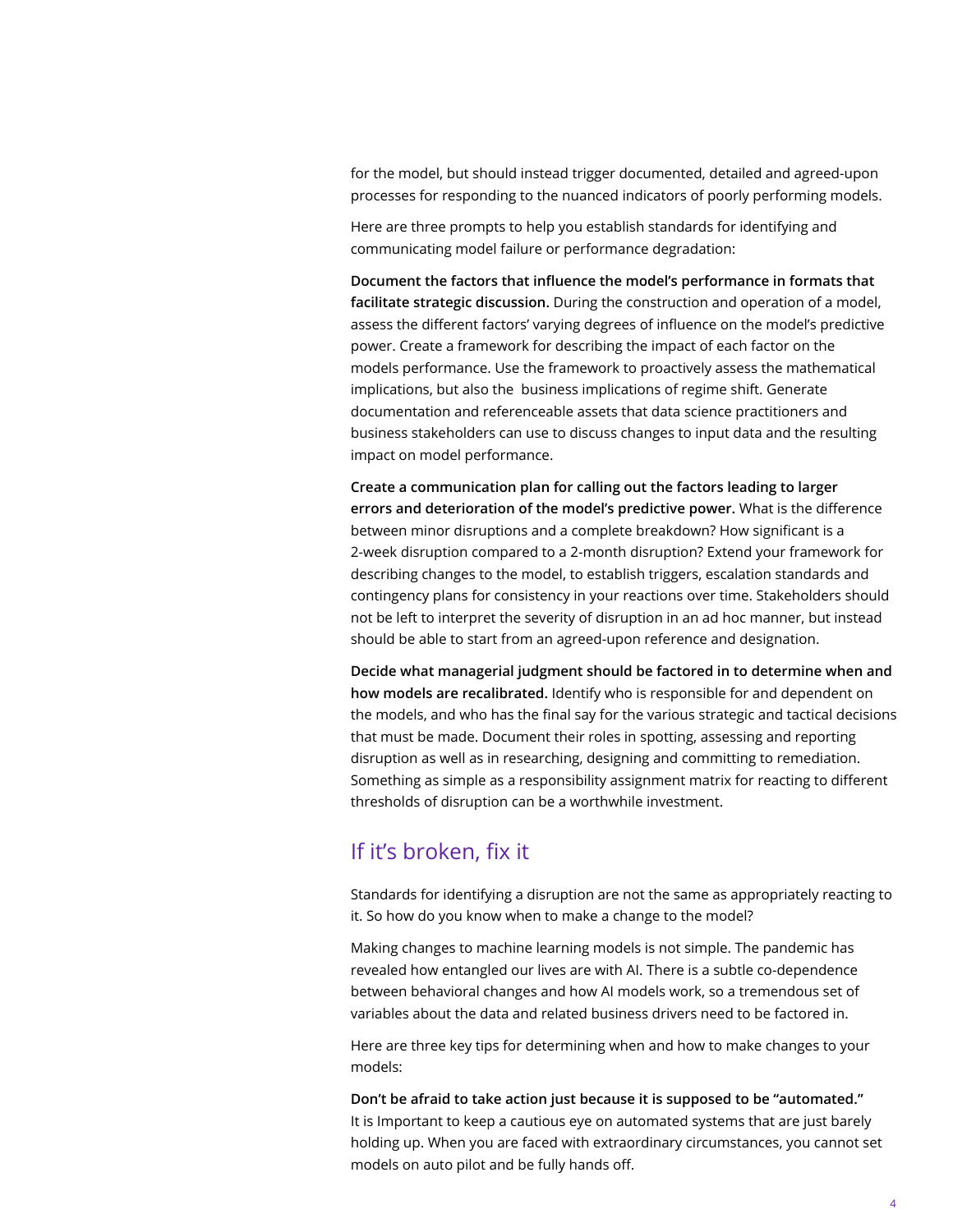Stepping in with a manual adjustment in automated systems when needed is paramount.

**Make sure everyone knows what they are taking on when adapting to regime shift.** The spectrum of approaches available for data science practitioners ranges from simple to sophisticated. New mathematical and computer models will surface as potential solutions. They should be assessed not only for their feasibility to improve the model performance, but also for the extent of change management and implementation costs that will be required to adopt them. Take the time to ensure you are up to date on industry best practices and the details of real use cases for new solutions.

**Use design best practices and be transparent about uncertainty.** At the center of your focus is data science and machine learning, but don't forget about the people. Understand your changes as more than just mathematics, and consider the needs from a variety of stakeholders. Utilize design thinking best practices to ensure you have defined the problem space appropriately. When meeting, clearly distinguish between generative discussions about possibilities and directional alignment, compared to focused efforts to scope designs, refine solutions and move forward down a chosen path. Leverage input from engineers, P&L owners, users of analytics reports and a breadth of stakeholders. This will allow you to design the best solution to the disruption, while also maintaining a high level of transparency around the problem and the path to resolution.

Realistically, how are design thinking and data analytics capabilities integrated? Learn more about [data and analytics solutions](https://dxc.com/us/en/services/analytics-and-engineering/data-and-analytics).

## Future proof with resilient models and data operations

The more time data scientists spend triaging and reacting to model degradation, the less time they spend building new and innovative ways to drive business outcomes with data. It is possible to create models that hold up even when the environment changes — provided the ranges for the features remain broadly identical to what have been tested previously (**Figure 2**).



#### **Hurdles faced by AI at scale:**

"The focus of data science teams has traditionally been on developing analytical assets, while dealing with the operationalization of these assets has been an afterthought." — Gartner

Source: [Use Gartner's 3-Stage](https://www.gartner.com/account/signin?method=initialize&TARGET=http%3A%2F%2Fwww.gartner.com%2Fdocument%2F3880054%3Fref%3DsolrAll%26refval%3D207961513%26qid%3Dfbd14e4d90df8944dc129bdc339bc5b6)  [MLOps Framework to Successfully](https://www.gartner.com/account/signin?method=initialize&TARGET=http%3A%2F%2Fwww.gartner.com%2Fdocument%2F3880054%3Fref%3DsolrAll%26refval%3D207961513%26qid%3Dfbd14e4d90df8944dc129bdc339bc5b6)  [Operationalize Machine Learning](https://www.gartner.com/account/signin?method=initialize&TARGET=http%3A%2F%2Fwww.gartner.com%2Fdocument%2F3880054%3Fref%3DsolrAll%26refval%3D207961513%26qid%3Dfbd14e4d90df8944dc129bdc339bc5b6)  [Projects](https://www.gartner.com/account/signin?method=initialize&TARGET=http%3A%2F%2Fwww.gartner.com%2Fdocument%2F3880054%3Fref%3DsolrAll%26refval%3D207961513%26qid%3Dfbd14e4d90df8944dc129bdc339bc5b6), 2 July 2020

**Figure 2.** Sustainable value from ML comes from more than the models themselves. Ensure you have visibility into connections beneath the surface of your data to insights value chain.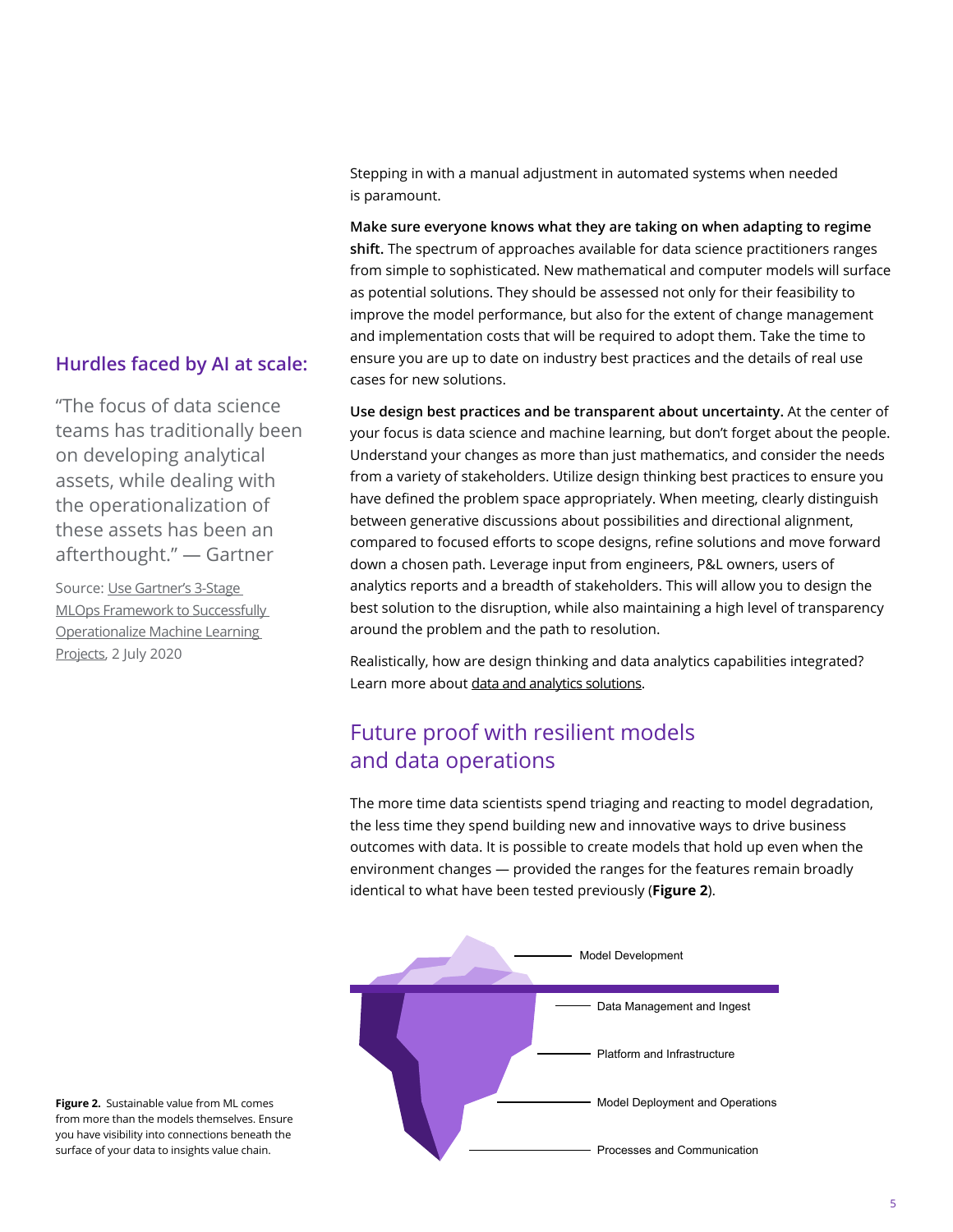Consider the following ways to make current and future models more resilient to disruption:

**Unwind the reliance on historical data if the model identifies regime shifts.**  Since machine learning models are trained on data, if you don't believe that the environment from which the data was obtained is comparable with the current setting, you should try simpler models that rely on fewer features or that deploy variables that explain the final output or result of the models. Reducing the number of features will prevent you from being misled by a questionable dataset and help you understand what will still work and what might not in the new environment.

**Establish requirements and best practices for how to handle missing or severely disrupted data.** Data science practitioners should take proper care in the way they handle missing data. When manufacturing, supply chain, industrial and other business processes halt during forced business shutdowns, missing data can adversely impact the future training of ML models.

To alleviate future issues related to missing data, keep a log of events and how they are represented in the data during this time. In order to minimize time spent on future data cleansing, document these data issues, whenever possible, being sure to include the reasons for the exception and the potential consequences expected.

It is possible to overcome issues in data irregularities and limit the alteration to the original time series either by omitting the data or inputting it manually. For instance, consider applying shorter time frames to your model retraining frequency. This is particularly effective for industries — financial markets, for example — where issues arising from data irregularities are short-lived. Don't be too concerned about model performance in this scenario, as the remedy is only temporary and won't affect overall performance.

Data from a previous crisis (usually economic) may appear to be the most likely candidate to inform management or the model developers about the overlays. However, be warned that the data-generating mechanism can significantly vary across crisis periods, hence relying on previous crisis data could be a poor benchmark for the future.

#### **Retrain more frequently and with smaller data sets if statistically**

**accommodable.** When faced with a temporal component in the data, models in multiple business applications should be re-trained frequently with smaller data sets if it is statistically accommodatable and economically sensible. The purpose is to become more agile and better capture the quickly changing nature of the real-world socioeconomic dimension they model.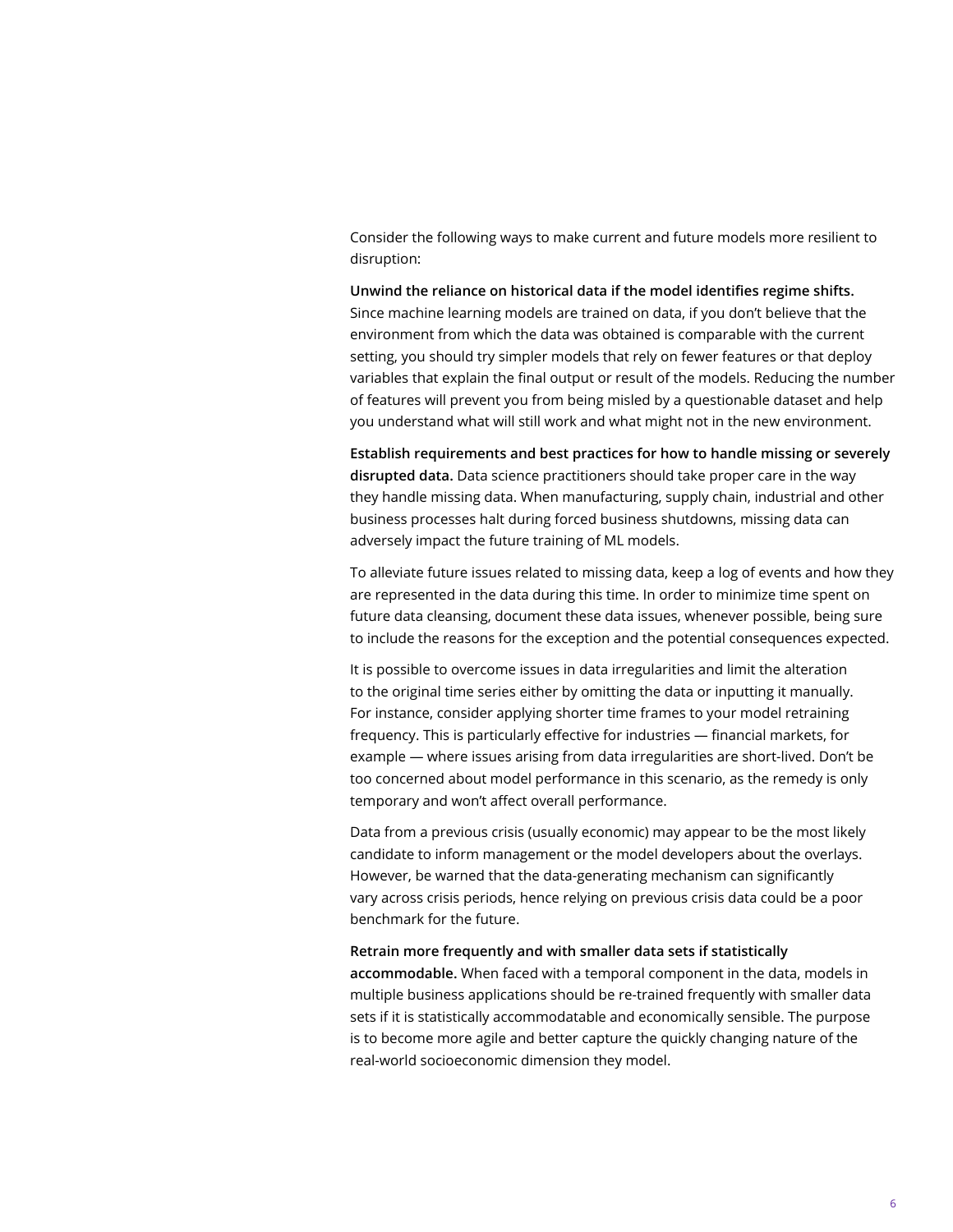#### **Caution!**

Inefficient ML and data operations can be costly, from cloud computing costs to engineering productivity. Apply DataOps best practices to increase visibility and strategic control.

In addition, the following best practices help create ML models that are less susceptible to catastrophic failure:

**Integrate more data sources where possible, increase frequency and granularity of data collection.** Increasing the frequency and granularity of data collection from weekly to daily, or daily to hourly, for example, can help shorten learning cycles and improve understanding of changes in data segments.

In the case of financial markets forecasting, for instance, models should be trained not just on the ups and downs of the last few years, but also on black swan events such as the Black Monday stock market crash in 1987, the dot-com bubble burst in 2000 and the 2007-2008 global financial crisis. And of course, a health crisis such as the coronavirus is a perfect trigger to build better ML models.

**Create a log of events and how they are represented in the data, and document reasons and expected consequences.** It is important for data scientists to resist the temptation to throw 2020 data out of their forecasting models entirely due to anomalies and instead rely on 2019 and 2018 data.

It is true that governments and regulators are implementing blunt instruments to kickstart the economy, creating anomalies in consumer behavior. However, these anomalies should not be ignored, and you should train your models to guide you through them, incorporating dummy variables to capture and account for the anomaly period if necessary.

Although it is unlikely that the economy will face such a severe global impact anytime soon, we more frequently do encounter regime shifts in regional context. For instance, shutdowns due to severe weather or natural disasters can have a significant localized impact and are far more common. It is important, therefore, to train models through anomalies (or abnormal circumstances) to understand the impact, duration and recovery rate of the business, so that you can make smarter decisions at scale and in less time.

**Acknowledge the existence of bias.** Biases can arise from ML models when they are tasked with implementing policy decisions as a result of unrepresentative training data sets. Although it is not the subject matter of this paper to elaborate further, it is important to explore the intended and unintended consequences of bias on the ML algorithms.

For example, when the input data used to train the models is more representative of particular groups of people based on gender, race and other factors, the forecasts from the model may also be systematically biased towards these groups. Hence, these biases can lead to decisions that can adversely affect specific groups of people without the developer explicitly modeling them.

**Create a more agile practice — MLOps.** To quote Sebastian Klöser, solution principal, AI and Data Science at DXC Luxoft, "Most companies have focused on building machine learning muscle — hiring data scientists to create and apply algorithms capable of extracting insights from data. This makes sense, but it's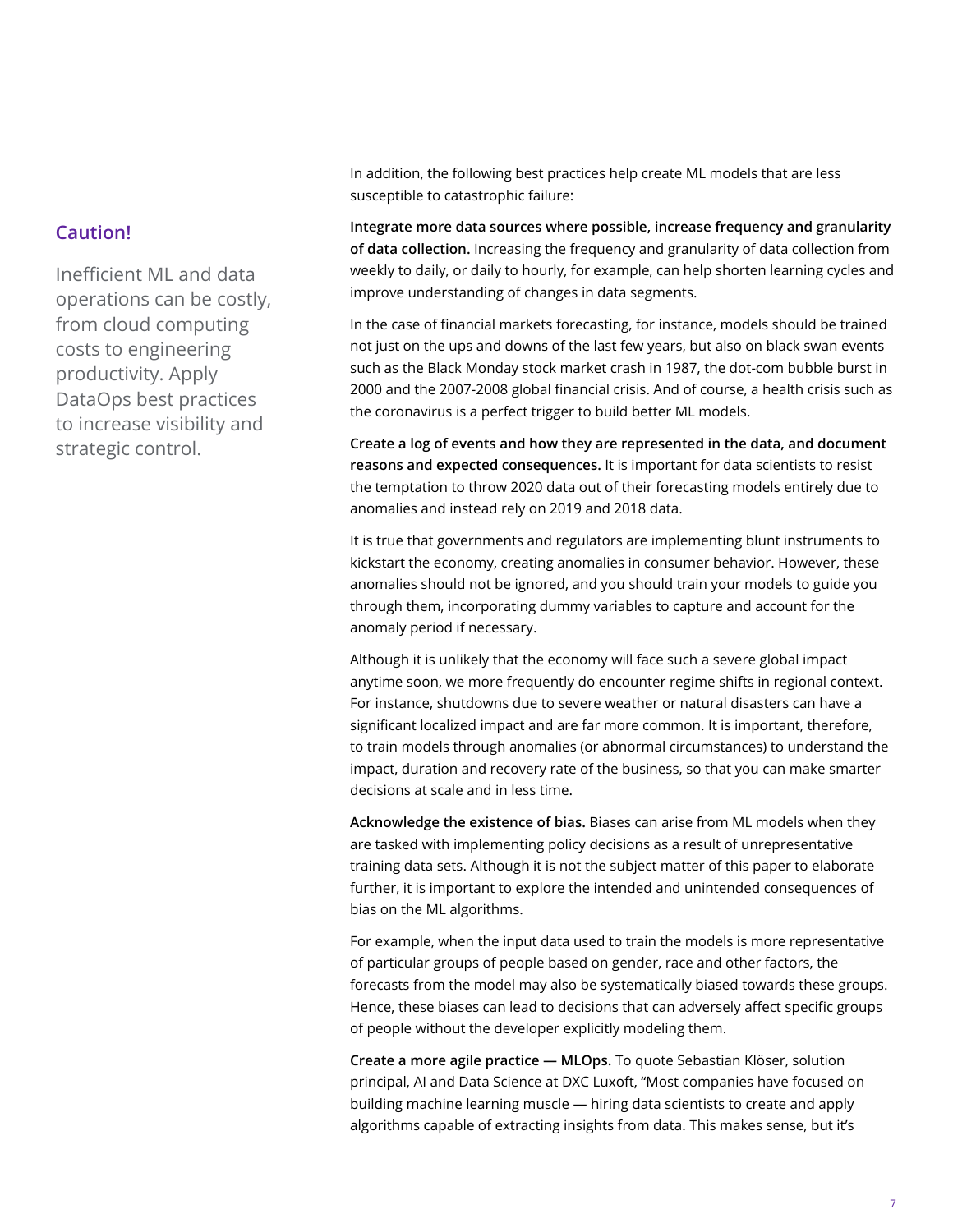### **How MLOps helps**

MLOps reduces costs from POC to operation at scale compared to native and ad hoc machine learning initatives (**Figure 3**), regardless of your...

- state of maturity
- legacy systems
- preferred tools of choice
- current organizational model

a rather limited approach. Think of it this way: They've built up the spectacular biceps but haven't paid as much attention to the underlying connective tissues that support the muscle."

MLOps is that connective tissue. It integrates machine learning with software development best practices to ensure businesses get real and continuous value from machine learning and artificial intelligence applications. This by no means obscures the ability of data scientists to flex their muscles. As [Klöser observes,](https://blogs.dxc.technology/2021/04/08/elevate-ai-development-by-applying-mlops-principles/) "Data scientists can continue to use the tools and methods they prefer, their output accommodated by loosely coupled DevOps and DataOps interfaces. Their ML algorithm development work becomes the centerpiece of a highly professional factory system, so to speak."



#### **Money spent across the ML lifecycle**

**Figure 3.** Savings realized from DXC MLOps, assuming average runtime of one year.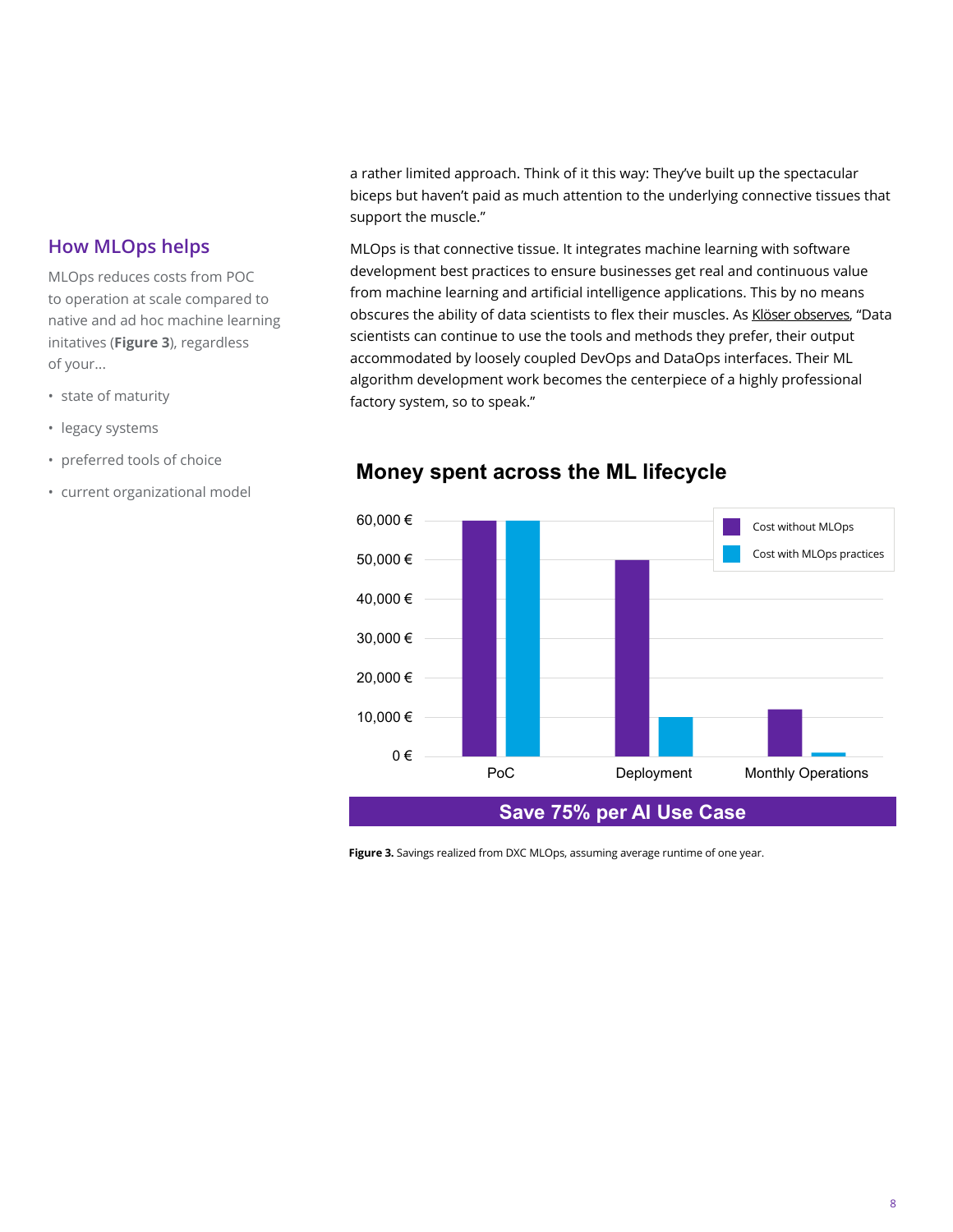**"**Alternative modeling approaches can act as a dependable mechanism or interim solution, or even offer an opportunity to harness new trends and patterns emerging from the disruption."

### How are others doing it?

Clearly, a complexity of factors influences machine learning models and their integration into an enterprise context. As a best practice, it is always worth staying up to date on how changes are being handled outside of your organization.

When examining partners, platforms, solutions and techniques, it is important to consider not just the mathematical validity of their approach, but also their relationship to problem solving. Were they facing the same problem you are? Did they have the same resources and intended outcome? At the core, we are trying to solve problems through machine learning, not simply produce beautiful math.

One traditional econometric approach used for regime shift is the Markov-switching model. In this regime-switching model, shifts between regimes evolve according to an unobserved Markov chain, a mathematical system that transitions from one state to another according to certain probabilistic rules.

A regime-switching model is a parametric model of a time series in which parameters are allowed to take on different values in each of some fixed number of regimes. This method is widely used by econometricians and quantitative analysts in financial market modeling, and is widely applied to time series data.

Despite attempts to recalibrate models with traditional approaches, it is not abnormal for previously well-established models to struggle as new data regimes emerge. Alternative modeling approaches can act as a dependable mechanism or interim solution, or even offer an opportunity to harness new trends and patterns emerging from the disruption.

Augmenting supervised machine learning techniques with alternative techniques such as reinforcement learning can help businesses rapidly adapt to new economic behavior. This machine learning technique enables an agent to learn in an interactive environment by trial and error, using feedback from its own actions and experiences. Reinforcement learning uses rewards and punishment as signals for positive and negative behavior.

Another modeling approach well suited to major regime shifts is Bayesian modeling. This technique has intrinsic abilities to measure uncertainty, include prior knowledge and embed structural relationships between variables. Bayesian networks also support causally grounded counterfactual analysis to infer what happens to a target (dependent) variable when an intervention is performed on a feature (predictor) variable.

Other strong candidates to successfully model the relatively short data sets obtained are hierarchical linear models (HLM), Gaussian processes and other probabilistic graphical models (PGM).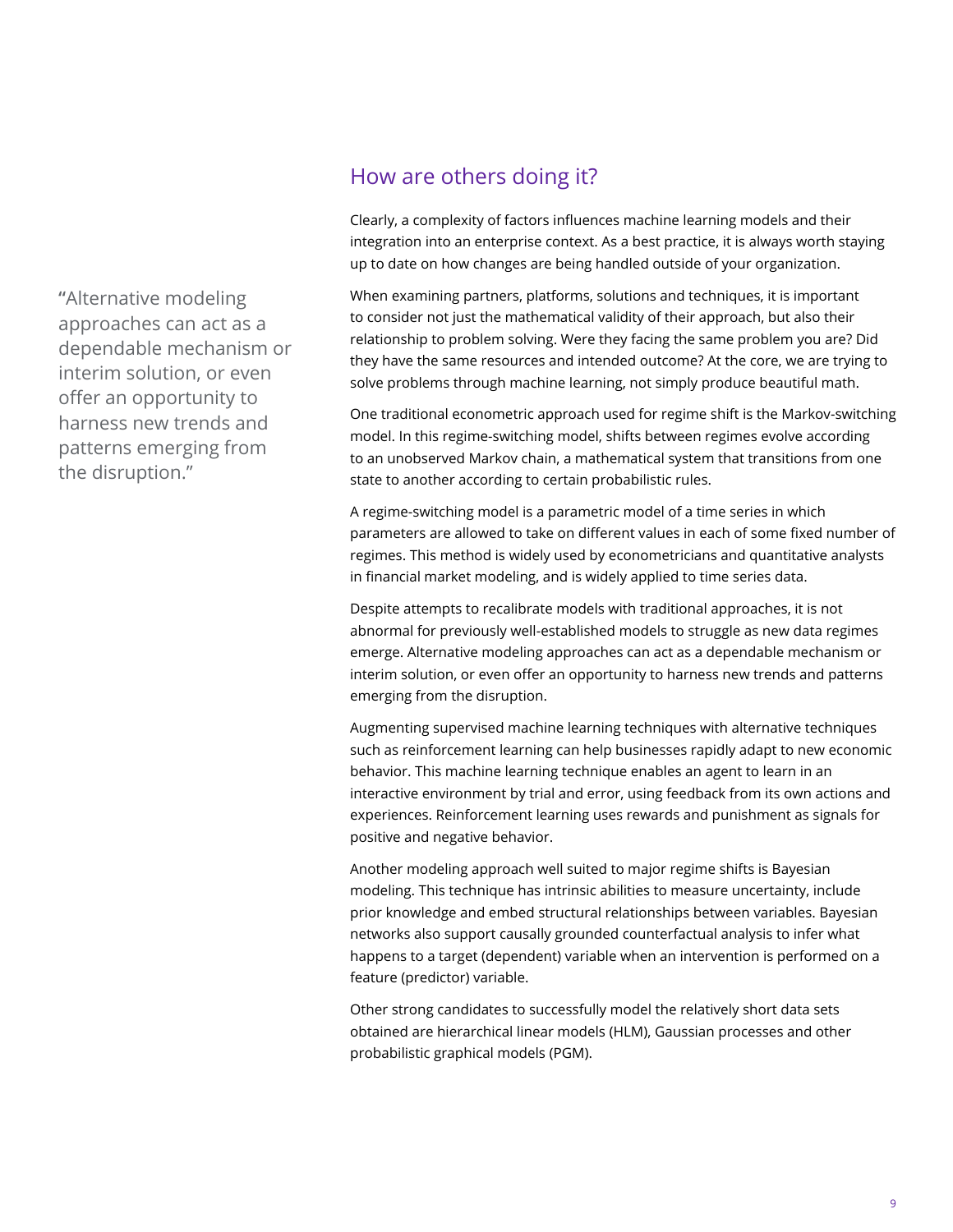"DXC's Data and Analytics team can help you successfully establish model governance at scale, enhance collaboration between data and business teams, and deploy the foundation for resilient MLOps."

### Conclusion: We are in it together

If it is any consolation, you can be sure that your peers across private and public organizations are dealing with the same disruptions you are. As processes are "digitalized" and data is "democratized," we are having less trouble accessing data, and more trouble ensuring it is clean and then figuring out exactly what to do with all of it.

If you have decided to invest in the foundations of a robust yet adaptive data science practice, you are already ahead of the curve. But beware of one pitfall: Most of the challenges businesses encounter with their ML models are because an increasing number of them are buying off-the-shelf ML systems and lack the in-house know-how needed to maintain and retrain them. Only a handful of businesses have the skillset and data infrastructure to put sophisticated alternative approaches into practice.

For businesses that assumed all automated ML models could run by themselves, the current situation is a wake-up call.

Now is a time to take stock at those newly exposed systems and ask how they might be designed better and made more resilient. If machines are to be trusted, we need to closely monitor them. A team of experienced data scientists can help you connect what's going on in the world to what's going on with the algorithms, and introduce operational best practices and a well-considered DataOps plan. This will enable ML to best serve the business now and into the predictably unpredictable future.

### About DXC in data analytics

DXC Technology has a cross-functional team of consultants, data scientists, designers, architects and engineers who assist customers in implementing advanced enterprise data solutions. Our Data and Analytics team can help you successfully navigate disruption by establishing model governance at scale, enhancing collaboration between data and business teams, and deploying the foundation for resilient MLOps. Learn more at [dxc.com/data-analytics.](https://dxc.com/us/en/services/analytics-and-engineering/data-and-analytics)